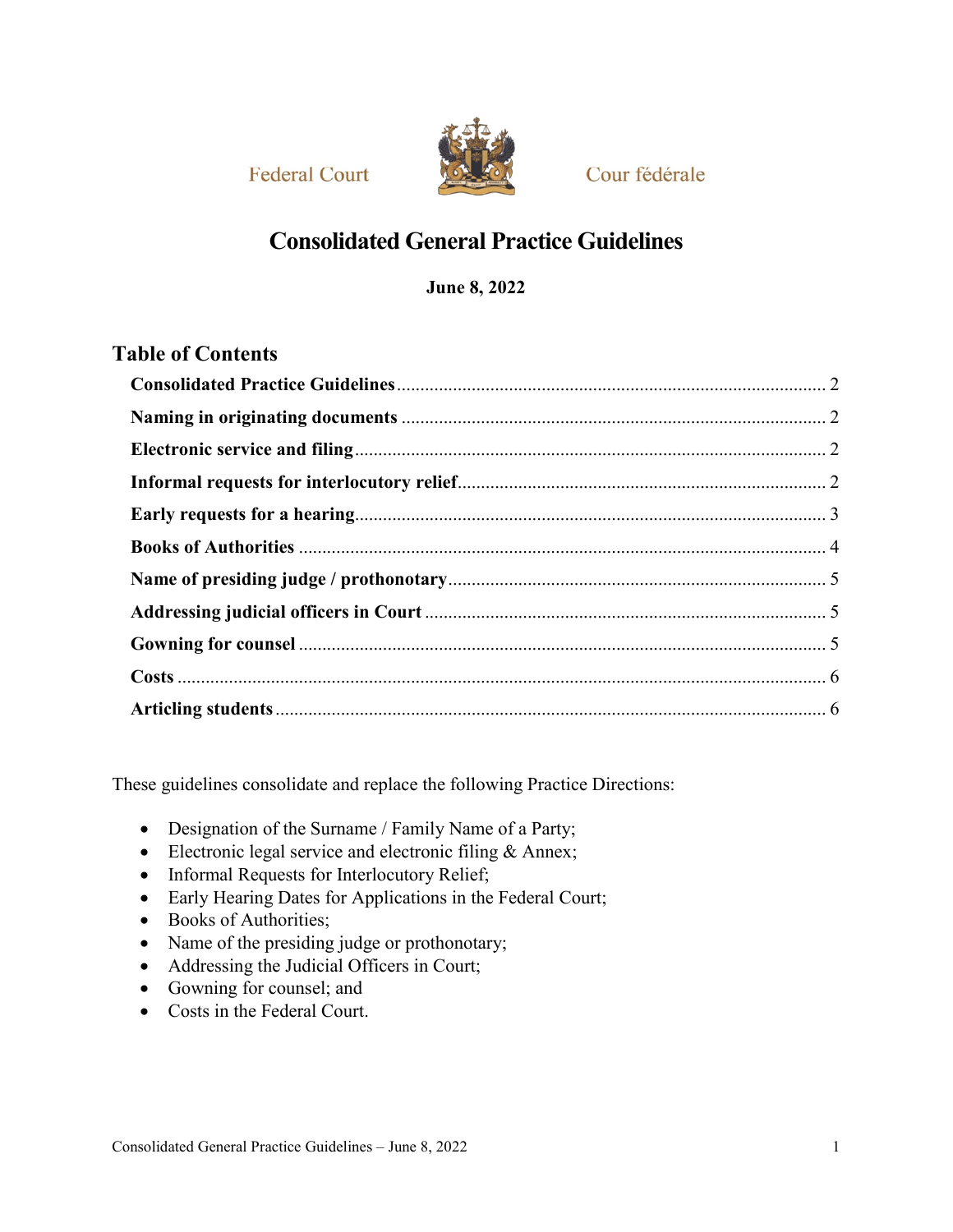## <span id="page-1-0"></span>**Consolidated Practice Guidelines**

- **1.** These Consolidated General Practice Guidelines are to be read in conjunction with the consolidated guidelines listed below, which are posted on the Court's website (see [Notices\)](https://www.fct-cf.gc.ca/en/pages/law-and-practice/notices).
	- (a) Consolidated Covid-19 Practice Directions;
	- (b) Case and Trial Management Guidelines for Complex Proceedings and Proceedings under the *PM(NOC) Regulations*; and
	- (c) Practice Guidelines for Citizenship, Immigration and Refugee Law Proceedings; and
	- (d) Aboriginal Litigation Practice Guidelines  $(4<sup>th</sup> Edition)$ .

In the event of a conflict between the guidelines below and the guidelines listed in paragraphs (a) to (d) above, the guidelines listed in paragraphs (a) to (d) above take precedence.

## <span id="page-1-1"></span>**Naming in originating documents**

**2.** When submitting originating documents to the Court, a party's family name or names should be typed with capital letters in bold font. Given names should be in lower case letters and in regular font.

## <span id="page-1-2"></span>**Electronic service and filing**

**3.** For a detailed list of procedures regarding electronic service and filing, please see this [web](https://www.fct-cf.gc.ca/en/pages/online-access/e-filing)  [page.](https://www.fct-cf.gc.ca/en/pages/online-access/e-filing)

### <span id="page-1-3"></span>**Informal requests for interlocutory relief**

- **4. General.** Interlocutory relief under items 5 to 7 below includes a request for extension or abridgement of time, leave to amend a pleading or the style of cause, bifurcation, consolidation of proceedings, security for costs and relief in respect of other procedural matters.
- **5. Request to be relieved from filing a motion.** Where the *Federal Courts Rules*, SOR/98- 106 [*[Rules](https://laws-lois.justice.gc.ca/eng/regulations/sor-98-106/)*] provide for interlocutory relief only upon the filing of a motion, a moving party may seek leave, by way of letter, to be relieved from the requirement to bring a formal motion if the following requirements are met. The letter must:
	- (a) confirm that all parties either consent to the request or do not oppose the request;
	- (b) set out all facts relevant to the request;
	- (c) provide the parties' submissions relevant to the request; and
	- (d) include a recital of the exact relief sought by the parties and attach a draft order.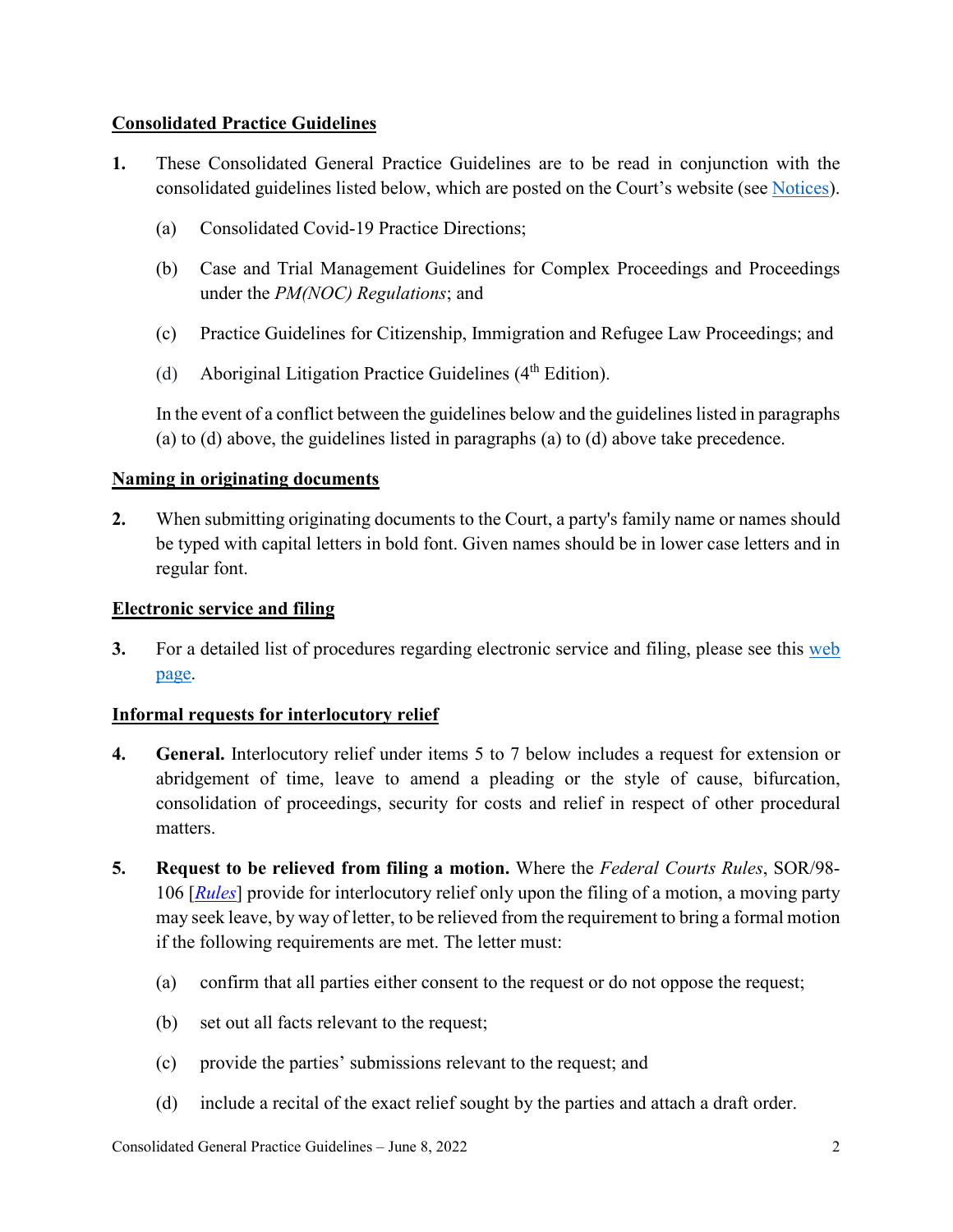**6. Motion Record, Further Information, or Case Management Conference Required.** Upon considering a request made pursuant to paragraph 5 above, the Court may, for any reason, require a formal motion record or further information. For example, if any party opposes a request for interlocutory relief, the moving party will be required to bring a formal motion. It is the moving party's obligation to confirm that the request is made on consent or unopposed by all other parties. The Court should not be expected to infer a responding party's position (e.g., from the absence of a response). Nor is it the role of the Court or Registry to seek out the other party's position.

In a case-managed proceeding, the Court may require the moving party to requisition a case management conference before bringing any motion.

**7. Requests that Require Adjournment of a Hearing on the Merits.** If the interlocutory relief could affect the orderly hearing of a scheduled matter, the Court will ordinarily require that a formal motion for adjournment be made.

## <span id="page-2-0"></span>**Early requests for a hearing**

- <span id="page-2-1"></span>**8.** Except with respect to applications made under the *Immigration and Refugee Protection Act, SC 2001, c 27* [*[IRPA](https://laws.justice.gc.ca/eng/acts/i-2.5/)*] or the *Patented* Medicines *(Notice of Compliance) Regulations*, SOR/93-133 [*[PM\(NOC\) Regulations](https://laws-lois.justice.gc.ca/eng/regulations/sor-93-133/FullText.html)*], parties may, on consent or through case management, seek a hearing date prior to the filing of their application records by writing to the Judicial Administrator. The letter must:
	- (a) include a copy of the schedule agreed to by all of the parties;
	- (b) indicate whether a notice of constitutional question will be required;
	- (c) indicate the place at which the hearing should be held;
	- (d) set out the maximum number of hours or days required for the hearing;
	- (e) provide a list of the dates on which the parties are available and not available during the 90 days following the date on which the application will be ready for hearing;
	- (f) include the name, address for service and telephone number of each solicitor or, where a party is unrepresented, the address and telephone number of the party; and,
	- (g) indicate whether the language used in the application will be English, French or both.
- **9.** The Court will endeavour to accommodate early requests for hearing dates whenever possible.
- **10.** Paragraph [8](#page-2-1) above is not intended to replace the current practice for abridging timelines pursuant to Rule 8.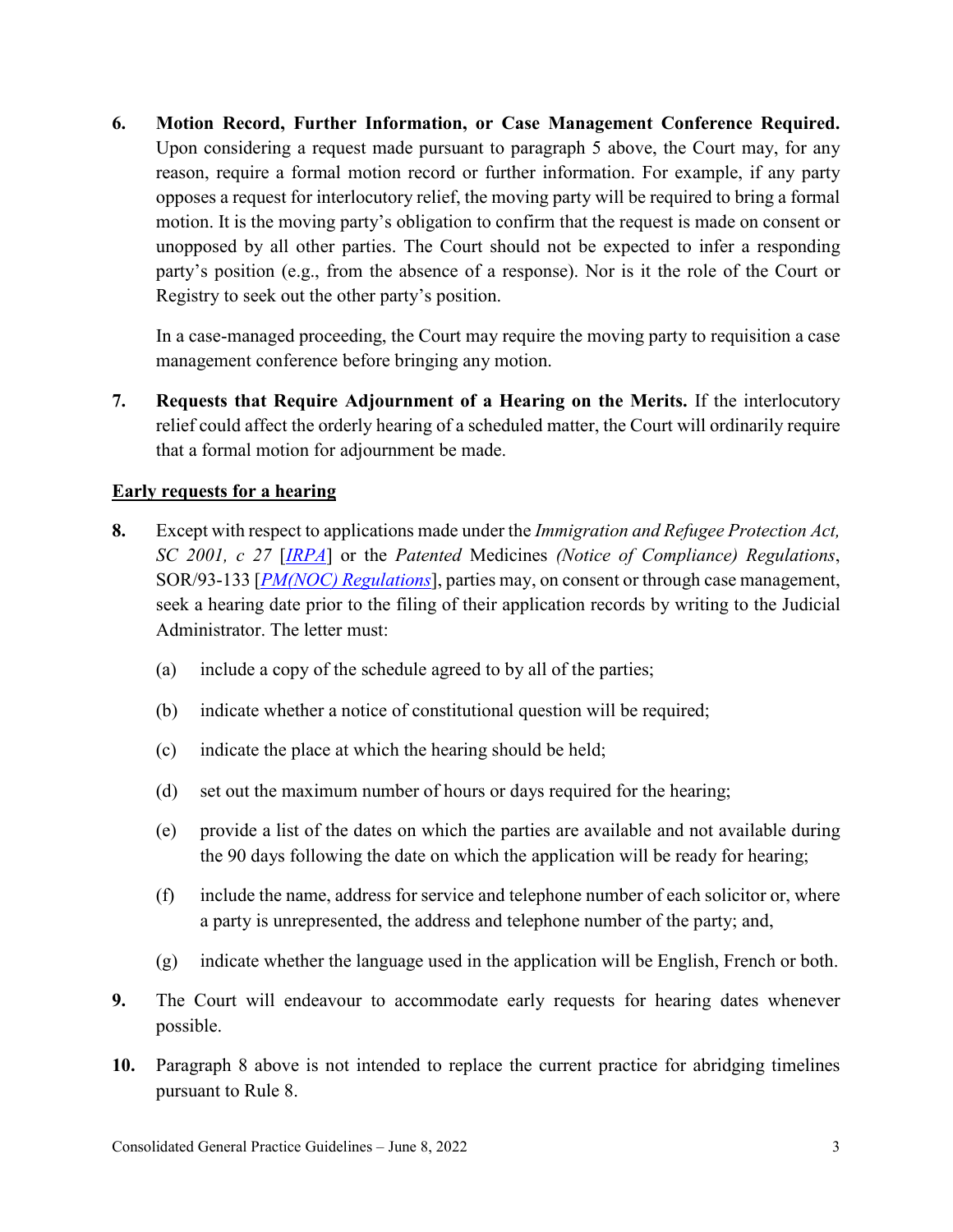#### <span id="page-3-0"></span>**Books of Authorities**

- **11.** Parties are encouraged to file books of authorities containing copies of the authorities to which the parties intend to refer at the hearing. In addition to the requirements applicable to electronic documents (see current COVID-19 Practice Direction on the Court website [Notices](https://www.fct-cf.gc.ca/en/pages/law-and-practice/notices) page), books of authorities should:
	- (a) include only the cases to which the parties have referred in the factum. The particular passages in the cases to which the parties wish to refer should be clearly marked;
	- (b) references to judgments or other documents relied on, in a memorandum of fact and law, should identify a precise paragraph or page number. Where possible, citations of case law are to be made to a neutral citation (e.g. 2008 FC 2345);
	- (c) Rule 70(2) requires that extracts of federal statutes and regulations be reproduced in both official languages;
	- (d) Rule  $70(2.1)$  requires that in respect of reasons for judgment, the book of authorities shall contain:
		- i. in the case where the book is filed in paper copy and the reasons are available from an electronic database that is accessible to the public at no charge, the relevant extracts of the reasons — including the head note, if any, and the paragraphs immediately preceding and following the extracts — with a reference to the database clearly marked on the page containing the extract; and
		- ii. in any other case, the reasons for judgment in full with the relevant extracts clearly marked.
	- (e) indicate whether they are filed by the applicant or the respondent. Where possible, there should be consultation between the parties to avoid duplication of the authorities included in their respective books of authorities. A joint book of authorities is acceptable;
	- (f) have a tab for each case (either numerical or alphabetical) and include an index of the authorities. The index should indicate the tab where the authority is reproduced. It is not necessary to number the pages in the book of authorities so long as the photocopies show the page or paragraph numbers of each authority; and
	- (g) be filed, if possible, no later than by the Friday of the week preceding the related hearing.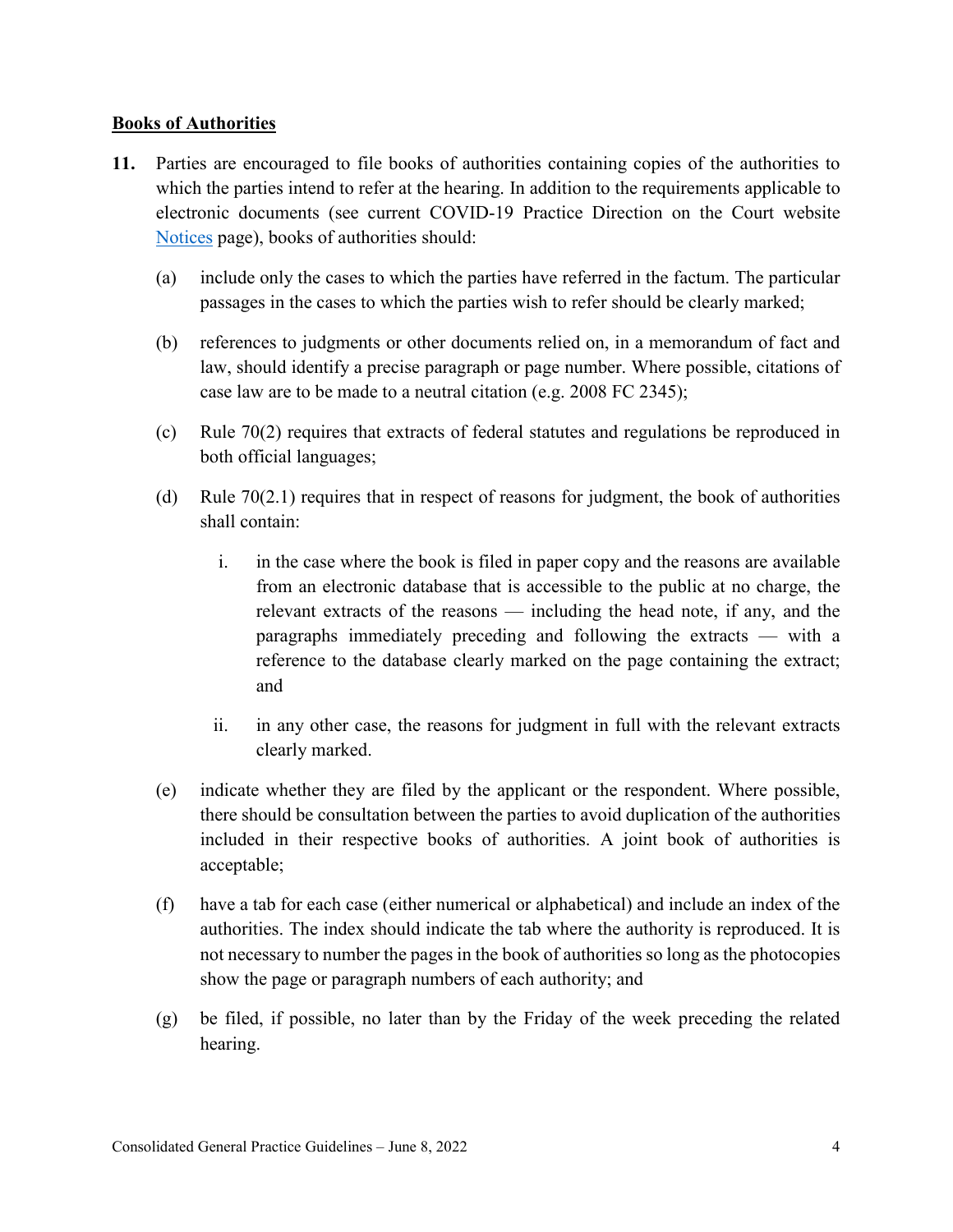#### <span id="page-4-0"></span>**Name of presiding judge / prothonotary**

**12.** The name of the presiding judge or prothonotary will be available upon request through the Registry as of one (1) week prior to the commencement of scheduled hearings. This policy does not extend to the hearing of motions at general sittings and urgent motions.

Changes to the assignments of judges or prothonotaries may be made at any time.

#### <span id="page-4-1"></span>**Addressing judicial officers in Court**

**13.** The Federal Government has introduced legislation that would change the Prothonotary title to Associate Judge. As an interim measure, counsel and litigants may refer to Prothonotaries as "Your Honour" or as "Mr. Prothonotary" or "Madam Prothonotary" along with the family name of the prothonotary. Judges of the Federal Court may continue to be addressed as "Justice", "Mr. Justice" or "Madam Justice" along with the family name of the judge.

#### <span id="page-4-2"></span>**Gowning for counsel**

- **14. Gowning Requirement and Exceptions.** Unless the presiding judge or prothonotary otherwise directs, counsel are required to gown for all hearings before the Court except the following:
	- (a) hearings on any motion other than for summary judgment, summary trial, or contempt;
	- (b) case management conferences;
	- (c) dispute resolution conferences;
	- (d) pre-trial conferences;
	- (e) trial management conferences.

For the exceptions listed in paragraphs 14(a) to (e), counsel are nonetheless required to wear business attire.

**Accommodation.** Counsel with personal circumstances, such as pregnancy, a medical condition or disability, are free to modify their traditional Court attire in order to accommodate those circumstances. This includes by dispensing with a waistcoat and tabs, with the following proviso: modified attire must be dark in colour and in keeping with Court decorum. Counsel wearing altered attire are requested to advise designated Court personnel in advance of the appearance to ensure that counsel do not need to discuss their personal circumstances or modified attire on the record or in open court.